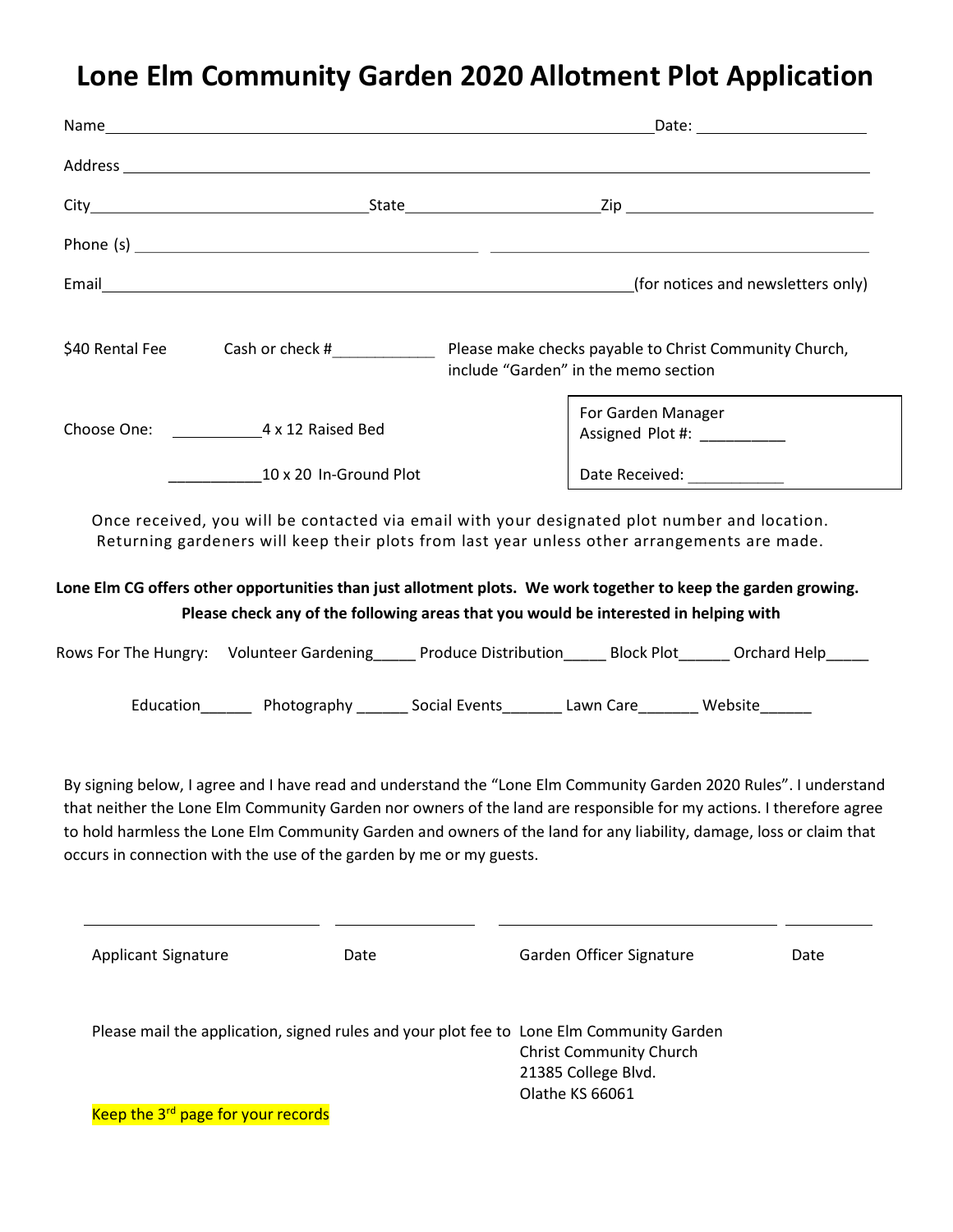### Lone Elm Community Garden 2020 Rules

The following guidelines have been established by the members of this garden. Please read the guidelines and direct any questions or comments to the garden leaders via garden email loneelmcg@gmail.com or by phone 913.522.6195

#### Lone Elm Community Garden exists to connect our community to the earth and each other through gardening, hospitality and education.

#### I agree to the following:

- Complete an application form. A rental fee of \$40 is due at the time of submitting the application due by May 1, 2020. This fee covers garden expenses. (Special needs may be accommodated upon request)
- Communication for gardeners will be via email sent weekly during the garden season. It is my responsibility to make sure a valid email address is on file. Emails may include education, volunteer needs, specific garden information and garden related activities.
- To only plant and add items in my paid plot(s). Keep your plot and the adjoining pathways tended.
- To commit to caring for my garden plot(s) for an entire season. Failure to do so will result in a warning from Lone Elm Community Garden managers. If my assigned plot becomes unkempt, I understand that I will be given a one week's notice to clean it up either via email or phone. The garden plot may be taken over by the Lone Elm Community Garden.
- To begin preparing my garden plot in the spring. If work in my plot has not begun by June 1, the plot and fees will be forfeited for the season, unless prior approval has been granted by the garden managers.
- If I must abandon my plot for any reason, I will notify the Garden manager immediately.
- At the end of the gardening season, all dead plants and non-plant materials (string, wire, wood metal, plastic, etc.) must be removed and disposed of properly and all gardens left neat and tidy. If your garden is not cleaned up by Nov 15, you could lose your gardening privileges for the next season.
- Pick up litter when you see it.
- Please put weeds and dead plants into the yard waste bin provided. Do not leave them in a pathway. No soil or non-plant material is allowed in compost bin.
- Do not apply anything to or pick anything from another person's plot without their approval.
- Please do not leave the water on unattended. When finished gardening for the day, please pull up the hose at the hydrant area and return tools to the tool shed. If using tools out of the green garden shed, please make sure it is locked when leaving.
- Smoking and tobacco are not allowed. Tobacco can transmit a lethal virus to tomatoes.
- Drugs (including alcohol) are not allowed. Pets must be leashed and supervised at all time and any messes must be cleaned up immediately. Please supervise children in the garden.
- For your safety, only garden during daylight hours.
- Report theft, vandalism, and unusual activities to the Garden manager (via website or phone) or police as needed.

I understand that neither the Lone Elm Community Garden nor the owners of the land are responsible for my actions. I therefore agree to hold harmless the Lone Elm Community Garden and the owners of the land for any liability damage, loss or claim that occurs with my use of any of the garden by me or any of my guests.

hereby agree to the follow the terms and conditions above.